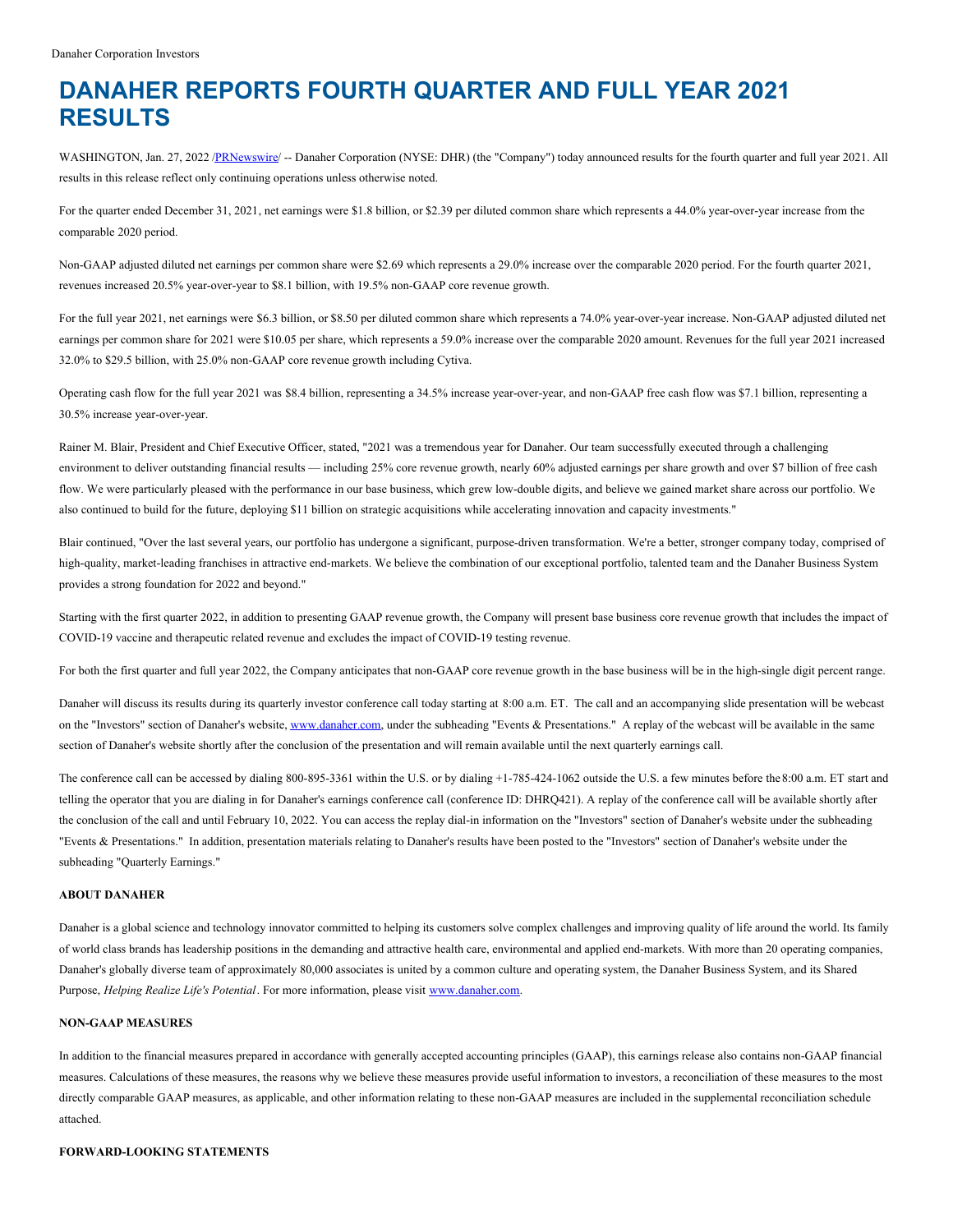Statements in this release that are not strictly historical, including the statements regarding the Company's expected financial performance for the first quarter and full year 2022, the Company's positioning and prospects for the future and any other statements regarding events or developments that we believe or anticipate will or may occur in the future are "forward-looking" statements within the meaning of the federal securities laws. There are a number of important factors that could cause actual results, developments and business decisions to differ materially from those suggested or indicated by such forward-looking statements and you should not place undue reliance on any such forward-looking statements. These factors include, among other things, the highly uncertain and unpredictable severity, magnitude and duration of the COVID-19 pandemic (and the related governmental, business and community responses thereto) on our business, results of operations and financial condition, the impact of our debt obligations (including the debt incurred to finance the acquisitions of Cytiva and Aldevron) on our operations and liquidity, deterioration of or instability in the economy, the markets we serve and the financial markets (including as a result of the COVID-19 pandemic), uncertainties relating to U.S. laws or policies, including potential changes in U.S. trade policies and tariffs and the reaction of other countries thereto, contractions or growth rates and cyclicality of markets we serve, competition, our ability to develop and successfully market new products and technologies and expand into new markets, the potential for improper conduct by our employees, agents or business partners, our compliance with applicable laws and regulations (including rules relating to off-label marketing and other regulations relating to medical devices and the health care industry), the results of our clinical trials and perceptions thereof, our ability to effectively address cost reductions and other changes in the health care industry, our ability to successfully identify and consummate appropriate acquisitions and strategic investments and successfully complete divestitures and other dispositions, our ability to integrate the businesses we acquire and achieve the anticipated benefits of such acquisitions (including with respect to the acquisition of Aldevron), our ability to realize anticipated growth, synergies and other benefits of the Aldevron acquisition, Aldevron's performance and maintenance of important business relationships, contingent liabilities and other risks relating to acquisitions, investments, strategic relationships and divestitures (including tax-related and other contingent liabilities relating to past and future IPOs, splitoffs or spin-offs), security breaches or other disruptions of our information technology systems or violations of data privacy laws, the impact of our restructuring activities on our ability to grow, risks relating to potential impairment of goodwill and other intangible assets, currency exchange rates, tax audits and changes in our tax rate and income tax liabilities, changes in tax laws applicable to multinational companies, litigation and other contingent liabilities including intellectual property and environmental, health and safety matters, the rights of the United States government to use, disclose and license certain intellectual property we license if we fail to commercialize it, risks relating to product, service or software defects, product liability and recalls, risks relating to product manufacturing, our relationships with and the performance of our channel partners, uncertainties relating to collaboration arrangements with third-parties, commodity costs and surcharges, our ability to adjust purchases and manufacturing capacity to reflect market conditions, reliance on sole sources of supply, the impact of deregulation on demand for our products and services, labor matters, international economic, political, legal, compliance, social and business factors (including the impact of the United Kingdom's separation from the EU), disruptions relating to man-made and natural disasters (including pandemics such as COVID-19) and pension plan costs. Additional information regarding the factors that may cause actual results to differ materially from these forward-looking statements is available in our SEC filings, including our 2020 Annual Report on Form 10-K and Quarterly Report on Form 10-Q for the third quarter of 2021. These forward-looking statements speak only as of the date of this release and except to the extent required by applicable law, the Company does not assume any obligation to update or revise any forward-looking statement, whether as a result of new information, future events and developments or otherwise.

# **DANAHER CORPORATION RECONCILIATION OF GAAP TO NON-GAAP FINANCIAL MEASURES**

# **Adjusted Diluted Net Earnings Per Common Share from Continuing Operations 1**

|                                                                    |                      | <b>Three-Month Period Ended</b> |                      |        |                      | <b>Year Ended</b> |   |                      |  |
|--------------------------------------------------------------------|----------------------|---------------------------------|----------------------|--------|----------------------|-------------------|---|----------------------|--|
|                                                                    | December 31.<br>2021 |                                 | December 31.<br>2020 |        | December 31.<br>2021 |                   |   | December 31.<br>2020 |  |
| <b>Diluted Net Earnings Per Common Share From</b>                  |                      |                                 |                      |        |                      |                   |   |                      |  |
| <b>Continuing Operations (GAAP)</b>                                | S                    | 2.39                            | S                    | 1.66   | S                    | 8.50              | S | 4.89                 |  |
| Amortization of acquisition-related intangible assets <sup>A</sup> |                      | 0.53                            |                      | 0.45   |                      | 1.95              |   | 1.55                 |  |
| Acquisition-related items <sup>B</sup>                             |                      | 0.02                            |                      | 0.06   |                      | 0.14              |   | 0.77                 |  |
| Impairments <sup>C</sup>                                           |                      |                                 |                      |        |                      | 0.01              |   | 0.03                 |  |
| Fair value net (gains) losses on investments <sup>D</sup>          |                      | (0.10)                          |                      | (0.04) |                      | (0.54)            |   | (0.02)               |  |
| Gain on disposition of certain product lines E                     |                      |                                 |                      |        |                      | (0.02)            |   | (0.62)               |  |
| Contract settlement expense F                                      |                      |                                 |                      |        |                      | 0.73              |   |                      |  |
| Loss on early extinguishment of debt <sup>G</sup>                  |                      | 0.13                            |                      | 0.04   |                      | 0.13              |   | 0.04                 |  |
| Tax effect of the above adjustments <sup>H</sup>                   |                      | (0.12)                          |                      | (0.10) |                      | (0.51)            |   | (0.27)               |  |
| Discrete tax adjustments $\frac{1}{1}$                             |                      | (0.16)                          |                      |        |                      | (0.35)            |   | (0.12)               |  |
| MCPS "as if converted" J                                           |                      |                                 |                      | 0.01   |                      | 0.01              |   | 0.06                 |  |
| <b>Adjusted Diluted Net Earnings Per Common Share</b>              |                      |                                 |                      |        |                      |                   |   |                      |  |
| <b>From Continuing Operations (Non-GAAP)</b>                       |                      | 2.69                            |                      | 2.08   | \$                   | 10.05             | S | 6.31                 |  |

Each of the per share adjustment amounts above have been calculated assuming the Mandatory Convertible Preferred Stock ("MCPS") had been converted into shares of common stock. 1

#### **Adjusted Average Common Stock and Common Equivalent Diluted Shares Outstanding (shares in millions)**

|                                                   |                      | <b>Three-Month Period Ended</b> |                      | <b>Year Ended</b>    |  |
|---------------------------------------------------|----------------------|---------------------------------|----------------------|----------------------|--|
|                                                   | December 31.<br>2021 | December 31.<br>2020            | December 31.<br>2021 | December 31.<br>2020 |  |
|                                                   |                      |                                 |                      |                      |  |
| Average common stock and common equivalent shares |                      |                                 |                      |                      |  |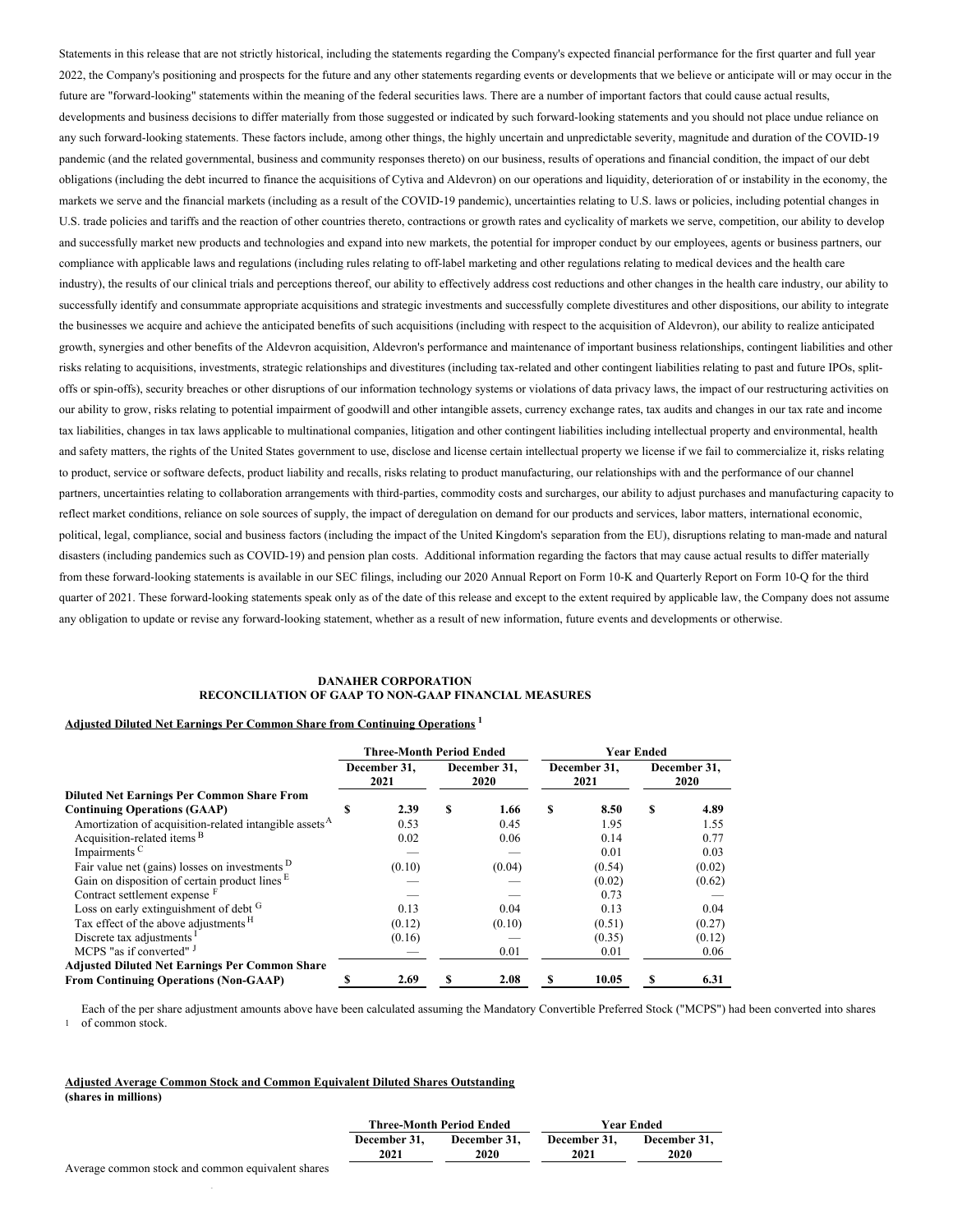| Outstandid shares and $(GAAP)^2$                    | 738.6 | 729.6 | 736.8 | 718.7 |
|-----------------------------------------------------|-------|-------|-------|-------|
| Adjusted average common stock and common equivalent |       |       |       |       |
| shares outstanding - diluted (non-GAAP)             | 747.0 | 744.1 | 745.4 | 735.8 |

The impact of the MCPS Series A calculated under the if-converted method was dilutive for the three-month period and year ended December 31, 2021, and as such 11.0 million shares underlying the MCPS Series A were included in the calculation of diluted EPS in both periods and the related MCPS Series A dividends of \$20 million and \$78 million were excluded from the calculation of net earnings for diluted EPS for the respective periods. 2

The impact of the MCPS Series B calculated under the if-converted method was anti-dilutive for the three-month period and year ended December 31, 2021, and as such 8.6 million shares underlying the MCPS Series B were excluded from the diluted EPS calculation in both periods and the related MCPS Series B dividends of \$21 million and \$86 million were included in the calculation of net earnings for diluted EPS for the respective periods.

The impact of the MCPS Series A and MCPS Series B calculated under the if-converted method was anti-dilutive for the three-month period and year-ended December 31, 2020, and as such, 19.6 million shares and 17.1 million shares, respectively underlying the MCPS Series A and Series B were excluded from the calculation of diluted EPS for the periods and the related MCPS Series A and Series B dividends of \$41 million and \$136 million, respectively, were included in the calculation of net earnings for diluted EPS for the periods.

3

The number of converted shares assumes the conversion of all MCPS and issuance of the underlying shares applying the "if-converted" method of accounting and using an average 20 trading-day trailing volume weighted average price ("VWAP") of \$316.06 and \$223.43 as of December 31, 2021 and December 31, 2020, respectively.

See the accompanying Notes to Reconciliation of GAAP to Non-GAAP Financial Measures

# **Core Sales Growth, Core Sales Growth Including Cytiva and Base Business Core Sales Growth**

|                                                               | % Change Three-Month<br><b>Period Ended December</b><br>31, 2021 vs. Comparable<br>2020 Period | % Change Year Ended<br>December 31, 2021 vs.<br>Comparable 2020<br>Period |
|---------------------------------------------------------------|------------------------------------------------------------------------------------------------|---------------------------------------------------------------------------|
| Total sales growth (GAAP)                                     | $20.5\%$                                                                                       | 32.0 %                                                                    |
| Impact of:                                                    |                                                                                                |                                                                           |
| Acquisitions/divestitures                                     | (2.0)                                                                                          | (7.5)                                                                     |
| Currency exchange rates                                       | 1.0                                                                                            | (1.5)                                                                     |
| Core sales growth (non-GAAP)                                  | $19.5\%$                                                                                       | 23.0 %                                                                    |
| Impact of Cytiva sales growth (net of divested product lines) |                                                                                                | 2.0                                                                       |
| Core sales growth including Cytiva (non-GAAP)                 |                                                                                                | 25.0%                                                                     |
| Impact of COVID-related tailwinds                             | (9.5)                                                                                          | (13.5)                                                                    |
| Base business core sales growth (non-GAAP)                    | $10.0\%$                                                                                       | $11.5\%$                                                                  |

Note: Danaher calculates period-to-period core sales growth including Cytiva by adding Cytiva sales to core sales for both the baseline and current periods. Beginning in the second quarter of 2021, Cytiva sales are included in core sales, and therefore the measure "core sales growth including Cytiva" is no longer provided for quarterly periods beginning with the second quarter of 2021. Therefore, the impact of Cytiva sales growth represents only the impact of Cytiva sales in the first quarter of 2021, prior to the inclusion of Cytiva sales in core sales. Impact of COVID-related tailwinds includes revenue from COVID-19 related testing and revenues related to products that support the pursuit and production of COVID-19 related treatments and vaccines.

#### **Forecasted Core Sales Growth and Base Business Core Sales Growth 4**

|                                            | % Change Three-Month<br>Period Ending April 1,<br>2022 vs. Comparable<br>2021 Period | % Change Year Ending<br>December 31, 2022 vs.<br><b>Comparable 2021</b><br>Period |
|--------------------------------------------|--------------------------------------------------------------------------------------|-----------------------------------------------------------------------------------|
| Core sales growth (non-GAAP)               | $\sim 10\%$                                                                          | $+$ Mid-single digit                                                              |
| Impact of COVID-19 related testing         | (Low-single digit)                                                                   | $+$ Low-single digit                                                              |
| Base business core sales growth (non-GAAP) | $+$ High-single digit                                                                | $+$ High-single digit                                                             |

We do not reconcile these measures to the comparable GAAP measure because of the inherent difficulty in predicting and estimating the future impact and timing of currency translation, acquisitions and divested product lines, which would be reflected in any forecasted GAAP revenue.

Note: While we expect overall demand for the Company's COVID-19 related products to moderate as and to the extent the pandemic subsides, as the pandemic evolves toward endemic status we believe a level of demand for the Company's products that support COVID-19 related vaccines and therapeutics (including initiatives that seek to prevent or mitigate similar, future pandemics) and COVID-19 testing will continue. However, on a relative basis, we expect the level of ongoing demand for products supporting COVID-19 testing will be subject to more fluctuations in demand than the level of demand for products supporting COVID-19 related vaccines and therapeutics. Therefore, beginning with the first quarter of 2022, in addition to disclosing core revenue growth (as defined below), we will also disclose "base business core revenue growth" on a basis that excludes revenues related to COVID-19 testing and includes revenues from products that support COVID-19 related vaccines and therapeutics. We believe this additional measure will provide useful information to investors by facilitating period-to-period comparisons of our financial performance and identifying underlying growth trends in the Company's business that otherwise may be obscured by fluctuations in demand for COVID-19 testing as a result of the pandemic.

#### See the accompanying Notes to Reconciliation of GAAP to Non-GAAP Financial Measures

# **Free Cash Flow from Continuing Operations**

**(\$ in millions)**

4

|                                                                               |              |       | <b>Year Ended</b> |                      |                     |
|-------------------------------------------------------------------------------|--------------|-------|-------------------|----------------------|---------------------|
|                                                                               | December 31. | 2021  |                   | December 31.<br>2020 | Year-over-<br>Chang |
| <b>Total Cash Flows from Continuing Operations:</b>                           |              |       |                   |                      |                     |
| Total cash provided by operating activities from continuing operations (GAAP) |              | 8.358 |                   | 6,215                |                     |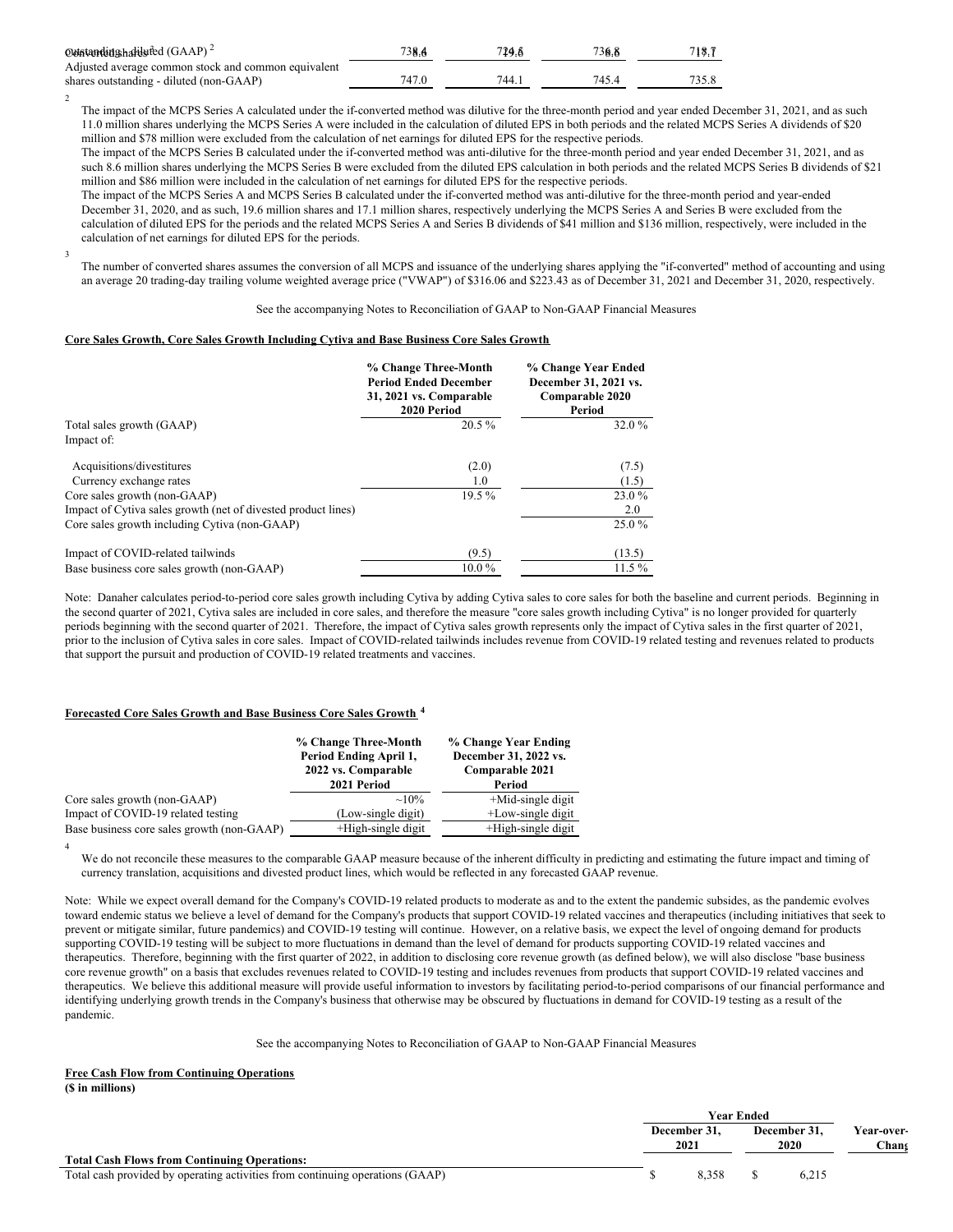| Total cash used in investing activities from continuing operations (GAAP)<br>Total cash provided by financing activities from continuing operations (GAAP) | (12, 987) | $(21, 239)$<br>$1,006$ |  |
|------------------------------------------------------------------------------------------------------------------------------------------------------------|-----------|------------------------|--|
| <b>Free Cash Flow from Continuing Operations:</b>                                                                                                          |           |                        |  |
| Total cash provided by operating activities from continuing operations (GAAP)                                                                              | 8.358     | 6.215                  |  |
| Less: payments for additions to property, plant & equipment (capital expenditures) from continuing operations (GAAP)                                       | (1.294)   | (791)                  |  |
| Plus: proceeds from sales of property, plant $\&$ equipment (capital disposals) from continuing operations (GAAP)                                          |           |                        |  |
| Free cash flow from continuing operations (non-GAAP)                                                                                                       | 7.077     | 5.426                  |  |
|                                                                                                                                                            |           |                        |  |

We define free cash flow as operating cash flows from continuing operations, less payments for additions to property, plant and equipment from continuing operations ("capital expenditures") plus the proceeds from sales of plant, property and equipment from continuing operations ("capital disposals"). All amounts presented above reflect only continuing operations.

See the accompanying Notes to Reconciliation of GAAP to Non-GAAP Financial Measures

#### **Notes to Reconciliation of GAAP to Non-GAAP Financial Measures**

Amortization of acquisition-related intangible assets in the following historical periods (\$ in millions) (only the pretax amounts set forth below are reflected in the amortization line item above): A

|           |                          | <b>Three-Month Period Ended</b> |                          |     | <b>Year Ended</b> |                          |                          |       |  |  |
|-----------|--------------------------|---------------------------------|--------------------------|-----|-------------------|--------------------------|--------------------------|-------|--|--|
|           | <b>December 31, 2021</b> |                                 | <b>December 31, 2020</b> |     |                   | <b>December 31, 2021</b> | <b>December 31, 2020</b> |       |  |  |
| Pretax    |                          | 394                             |                          | 336 |                   | 1.450                    |                          | 1.138 |  |  |
| After-tax |                          | 315                             |                          | 270 |                   | 1.157                    |                          | 915   |  |  |

Costs incurred for fair value adjustments to inventory related to the acquisition of Aldevron in the three-month period ended December 31, 2021, (\$13 million pretax as reported in this line item, \$10 million after-tax). Costs incurred for fair value adjustments to inventory and deferred revenue and transaction costs deemed significant related to the acquisitions of Cytiva and Aldevron in the year ended December 31, 2021, (\$104 million pretax as reported in this line item, \$82 million after-tax). Costs incurred for fair value adjustments to inventory and deferred revenue related to the acquisition of Cytiva in the three-month period ended December 31, 2020, (\$49 million pretax as reported in this line item, \$39 million after-tax) and fair value adjustments to inventory and deferred revenue, transaction costs deemed significant and integration preparation costs related to the acquisition of Cytiva for the year ended December 31, 2020, (\$568 million pretax as reported in this line item, \$450 million after-tax). The Company deems acquisition-related transaction costs incurred in a given period to be significant (generally relating to the Company's larger acquisitions) if it determines that such costs exceed the range of acquisition-related transaction costs typical for Danaher in a given period.

Impairment charges related to a trade name in the Diagnostics segment recorded in the year ended December 31, 2021, (\$10 million pretax as reported in this line item, \$8 million after-tax). Impairment charges related to a facility in the Diagnostics segment and trade names and other intangibles assets in the Environmental & Applied Solutions segment recorded in the year ended December 31, 2020, (\$22 million pretax as reported in this line item, \$17 million after-tax).

D

 $\overline{C}$ 

Net gains/losses on the Company's equity and limited partnership investments in the following historical periods (in \$ millions) (only the pretax amounts set forth below are reflected in the fair value net gains/losses on investments line above):

|                                             |                          |      | <b>Three-Month Period Ended</b> |              | <b>Year Ended</b> |                          |                          |              |  |  |
|---------------------------------------------|--------------------------|------|---------------------------------|--------------|-------------------|--------------------------|--------------------------|--------------|--|--|
|                                             | <b>December 31, 2021</b> |      | <b>December 31, 2020</b>        |              |                   | <b>December 31, 2021</b> | <b>December 31, 2020</b> |              |  |  |
| Pretax (gain)/loss<br>After-tax (gain)/loss |                          | (57) |                                 | (31)<br>(24) |                   | (401)<br>(315)           |                          | (18)<br>(14) |  |  |

Gain on disposition of certain product lines in the year ended December 31, 2021, (\$13 million pretax as reported in this line item, \$10 million after-tax). Gain on disposition of certain product lines in the year ended December 31, 2020, (\$455 million pretax as reported in this line item, \$305 million after-tax). E

Expense related to the modification and partial termination of prior commercial arrangements and resolution of an associated litigation in the year ended December 31, 2021, (\$547 million pretax as reported in this line item, \$415 million after-tax).

G

F

Loss on early extinguishment of debt resulting from "make-whole" payments and deferred costs associated with the retirement of the 2025 Euronotes in both the three month period and the year ended December 31, 2021, (\$96 million pretax as reported in this line item, \$73 million after-tax). Loss on early extinguishment of debt resulting from "make-whole" payments and deferred costs associated with the retirement of the 2022 Euronotes in both the three-month period and the year ended December 31, 2020, (\$26 million pretax as reported in this line item, \$20 million after-tax).

H

This line item reflects the aggregate tax effect of all nontax adjustments reflected in the preceding line items of the table. In addition, the footnotes above indicate the after-tax amount of each individual adjustment item. Danaher estimates the tax effect of each adjustment item by applying Danaher's overall estimated effective tax rate to the pretax amount, unless the nature of the item and/or the tax jurisdiction in which the item has been recorded requires application of a specific tax rate or tax treatment, in which case the tax effect of such item is estimated by applying such specific tax rate or tax treatment. The MCPS dividends are not tax deductible and therefore the tax effect of the adjustments does not include any tax impact of the MCPS dividends.

I

J

Discrete tax adjustments and other tax-related adjustments for both the three-month period and year ended December 31, 2021, include the impact of net discrete tax benefits of \$120 million (or \$0.16 per diluted common share), and \$263 million (or \$0.35 per diluted common share), respectively, related primarily to release of reserves for uncertain tax positions due to the expiration of statutes of limitation and audit settlements, excess tax benefits from stock-based compensation and the mix of earnings between the U.S. and certain jurisdictions with lower overall tax rates, net of changes in estimates associated with prior period uncertain tax positions. Discrete tax adjustments and other tax-related adjustments for the year ended December 31, 2020, include the impact of net discrete tax benefits of \$85 million (or \$0.12 per diluted common share) related primarily related to the release of reserves for uncertain tax positions from audit settlements and expiration of statutes of limitation and excess tax benefits from stock-based compensation, partially offset by a higher tax rate associated with the gain on the divestiture of certain product lines in the Life Sciences segment and changes in estimates associated with prior period uncertain tax positions. The Company anticipates excess tax benefits from stock compensation of approximately \$7 million per quarter and therefore excludes benefits in excess of this amount in the calculation of adjusted diluted net earnings from continuing operations per common share.

In March 2019, the Company issued \$1.65 billion in aggregate liquidation preference of 4.75% MCPS Series A. In May 2020, the Company issued \$1.72 billion in aggregate liquidation preference of 5.0% MCPS Series B. Dividends on the MCPS Series A and Series B are payable on a cumulative basis at an annual rate of 4.75% and 5.0%, respectively, on the liquidation preference of \$1,000 per share. Unless earlier converted, each share of MCPS Series A will automatically convert on April 15, 2022 into between 6.6611 and 8.1598 shares of Danaher's common stock, subject to further anti-dilution adjustments. Unless earlier converted, each share of MCPS Series B will automatically convert on April 15, 2023 into between 5.0103 and 6.1376 shares of Danaher's common stock, subject to further anti-dilution adjustments. The number of shares of Danaher's common stock issuable on conversion of the MCPS will be determined based on the VWAP) per share of the Company's common stock over the 20 consecutive trading day period beginning on, and including, the 21st scheduled trading day immediately before April 15, 2022 and April 15, 2023 for the MCPS Series A and Series B, respectively. For the calculation of net earnings per common share from continuing operations, the impact of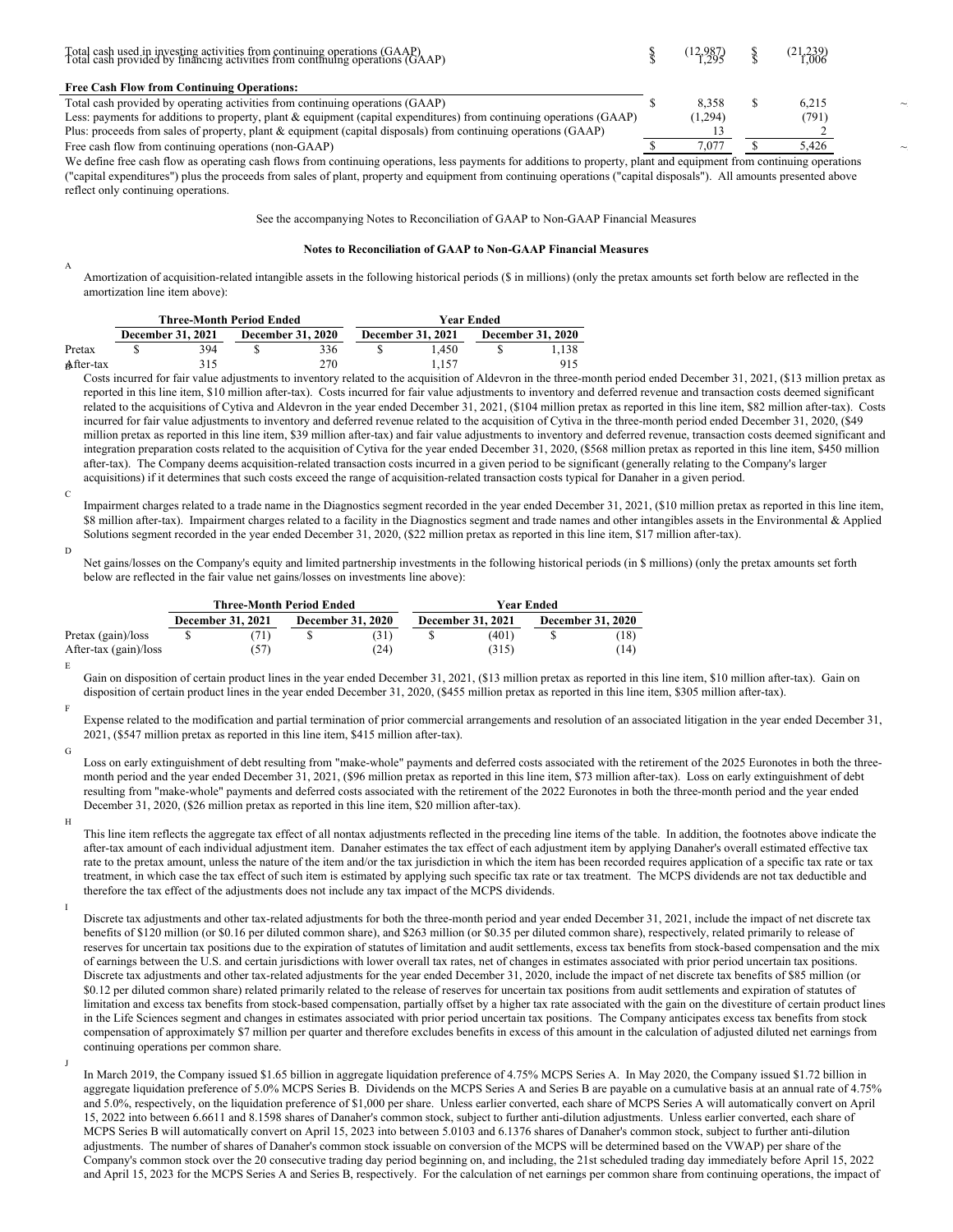the dilutive MCPS is calculated under the if-converted method and the related MCPS dividends are excluded. For the purposes of calculating adjusted earnings per common share from continuing operations, the Company has excluded the paid and anticipated MCPS cash dividends and assumed the "if-converted" method of share dilution (the incremental shares of common stock deemed outstanding applying the "if-converted" method of calculating share dilution only with respect to any MCPS the conversion of which would be dilutive in the particular period are referred to as the "Converted Shares") for any MCPS that were anti-dilutive for the given period. For additional information about the impact of the MCPS on the calculation of diluted EPS, see note 2 in the Adjusted Average Common Stock and Common Equivalent Diluted Shares Outstanding table above.

# **Statement Regarding Non-GAAP Measures**

Each of the non-GAAP measures set forth above should be considered in addition to, and not as a replacement for or superior to, the comparable GAAP measure, and may not be comparable to similarly titled measures reported by other companies. Management believes that these measures provide useful information to investors by offering additional ways of viewing Danaher Corporation's ("Danaher" or the "Company") results that, when reconciled to the corresponding GAAP measure, help our investors to:

- with respect to Adjusted Diluted Net Earnings Per Common Share from Continuing Operations, understand the long-term profitability trends of our business and compare our profitability to prior and future periods and to our peers;
- with respect to core sales and related sales measures, identify underlying growth trends in our business and compare our sales performance with prior and future periods and to our peers; and
- with respect to free cash flow from continuing operations and related cash flow measures (the "FCF Measure"), understand Danaher's ability to generate cash without external financings, strengthen its balance sheet, invest in its business and grow its business through acquisitions and other strategic opportunities (although a limitation of free cash flow is that it does not take into account the Company's debt service requirements and other non-discretionary expenditures, and as a result the entire free cash flow amount is not necessarily available for discretionary expenditures).

We also present core sales on a basis that includes sales attributable to Cytiva (formerly the Biopharma Business of General Electric Company's ("GE") Life Sciences business), which Danaher acquired from GE on March 31, 2020. Historically Danaher has calculated core sales solely on a basis that excludes sales from acquired businesses recorded prior to the first anniversary of the acquisition. However, given Cytiva's significant size and historical core sales growth rate, in each case compared to Danaher's existing businesses, management believes it is appropriate to also present core sales on a basis that includes Cytiva sales. Management believes this presentation provides useful information to investors by demonstrating beginning immediately after the acquisition Cytiva's impact on the Company's growth profile, rather than waiting to demonstrate such impact 12 months after the acquisition when Cytiva would normally have been included in Danaher's core sales calculation. Danaher calculates period-toperiod core sales growth including Cytiva by adding to the baseline period sales Cytiva's historical sales from such period (when it was owned by GE), net of the sales of the Company product lines divested in 2020 to obtain regulatory approval to acquire Cytiva ("Cytiva sales") and also adding the Cytiva sales to the current period. Beginning in the second quarter of 2021, Cytiva sales are included in core sales, and therefore we no longer provide the measure "core sales including Cytiva" for quarterly periods beginning with the second quarter of 2021. We also present "base business" core revenue growth to demonstrate our core revenue growth and our core revenue growth including Cytiva excluding core sales growth directly attributable to COVID-19 and its impact.

While we expect overall demand for the Company's COVID-19 related products to moderate as and to the extent the pandemic subsides, as the pandemic evolves toward endemic status we believe a level of demand for the Company's products that support COVID-19 related vaccines and therapeutics (including initiatives that seek to prevent or mitigate similar, future pandemics) and COVID-19 testing will continue. However, on a relative basis, we expect the level of ongoing demand for products supporting COVID-19 testing will be subject to more fluctuations in demand than the level of demand for products supporting COVID-19 related vaccines and therapeutics. Therefore, beginning with the first quarter of 2022, in addition to disclosing core revenue growth (as defined below), we will also disclose "base business core revenue growth" on a basis that excludes revenues related to COVID-19 testing and includes revenues from products that support COVID-19 related vaccines and therapeutics. We believe this additional measure will provide useful information to investors by facilitating period-to-period comparisons of our financial performance and identifying underlying growth trends in the Company's business that otherwise may be obscured by fluctuations in demand for COVID-19 testing as a result of the pandemic.

Management uses these non-GAAP measures to measure the Company's operating and financial performance, and uses core sales and non-GAAP measures similar to Adjusted Diluted Net Earnings Per Common Share from Continuing Operations and the FCF Measure in the Company's executive compensation program.

The items excluded from the non-GAAP measures set forth above have been excluded for the following reasons:

- With respect to Adjusted Diluted Net Earnings Per Common Share from Continuing Operations:
	- Amortization of Intangible Assets. We exclude the amortization of acquisition-related intangible assets because the amount and timing of such charges are significantly impacted by the timing, size, number and nature of the acquisitions we consummate. While we have a history of significant acquisition activity we do not acquire businesses on a predictable cycle, and the amount of an acquisition's purchase price allocated to intangible assets and related amortization term are unique to each acquisition and can vary significantly from acquisition to acquisition. Exclusion of this amortization expense facilitates more consistent comparisons of operating results over time between our newly acquired and long-held businesses, and with both acquisitive and non-acquisitive peer companies. We believe however that it is important for investors to understand that such intangible assets contribute to sales generation and that intangible asset amortization related to past acquisitions will recur in future periods until such intangible assets have been fully amortized.
	- Restructuring Charges. We exclude costs incurred pursuant to discrete restructuring plans that are fundamentally different (in terms of the size, strategic nature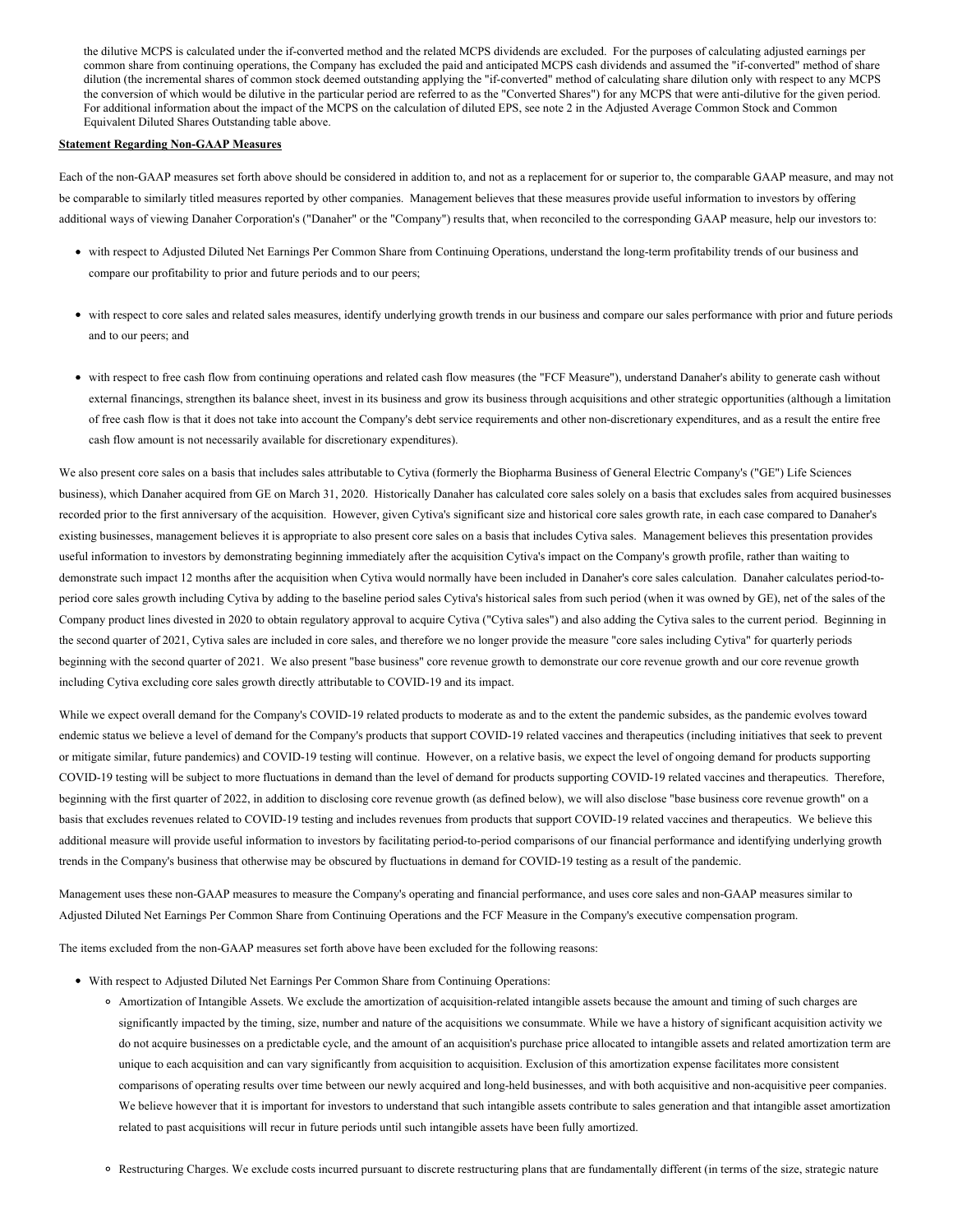and planning requirements, as well as the inconsistent frequency, of such plans) from the ongoing productivity improvements that result from application of the Danaher Business System. Because these restructuring plans are incremental to the core activities that arise in the ordinary course of our business and we believe are not indicative of Danaher's ongoing operating costs in a given period, we exclude these costs to facilitate a more consistent comparison of operating results over time.

- Other Adjustments. With respect to the other items excluded from Adjusted Diluted Net Earnings Per Common Share from Continuing Operations, we exclude these items because they are of a nature and/or size that occur with inconsistent frequency, occur for reasons that may be unrelated to Danaher's commercial performance during the period and/or we believe that such items may obscure underlying business trends and make comparisons of long-term performance difficult.
- With respect to adjusted average common stock and common equivalent shares outstanding, Danaher's Mandatory Convertible Preferred Stock ("MCPS") will mandatorily convert into Danaher common stock on the mandatory conversion date, which is expected to be April 15, 2022 and April 15, 2023 for the Series A and Series B MCPS, respectively, (unless converted or redeemed earlier in accordance with the terms of the applicable certificate of designations). With respect to the calculation of Adjusted Diluted Net Earnings Per Common Share from Continuing Operations, we apply the "if converted" method of share dilution to the MCPS Series A and B in all applicable periods irrespective of whether such preferred shares would be dilutive or anti-dilutive in the period. We believe this presentation provides useful information to investors by helping them understand what the net impact will be on Danaher's earnings per share-related measures once the MCPS convert into Danaher common stock.
- With respect to core sales related measures, (1) we exclude the impact of currency translation because it is not under management's control, is subject to volatility and can obscure underlying business trends, and (2) we exclude the effect of acquisitions (other than Cytiva, in the case of core sales including Cytiva and base business core sales) and divested product lines because the timing, size, number and nature of such transactions can vary significantly from period-to-period and between us and our peers, which we believe may obscure underlying business trends and make comparisons of long-term performance difficult.
- With respect to the FCF Measure, we exclude payments for additions to property, plant and equipment (net of the proceeds from capital disposals) to demonstrate the amount of operating cash flow for the period that remains after accounting for the Company's capital expenditure requirements.

With respect to forecasted core sales related measures, we do not reconcile these measures to the comparable GAAP measure because of the inherent difficulty in predicting and estimating the future impact and timing of currency translation, acquisitions and divested product lines, which would be reflected in any forecasted GAAP revenue.

#### **DANAHER CORPORATION AND SUBSIDIARIES CONSOLIDATED BALANCE SHEETS (unaudited) (\$ in millions, except per share amount)**

|                                                                                          |      | As of December 31 |      |        |
|------------------------------------------------------------------------------------------|------|-------------------|------|--------|
|                                                                                          | 2021 |                   | 2020 |        |
| <b>ASSETS</b>                                                                            |      |                   |      |        |
| Current assets:                                                                          |      |                   |      |        |
| Cash and equivalents                                                                     | \$   | 2,586             | \$   | 6,035  |
| Trade accounts receivable, less allowance for doubtful accounts of \$124 as of December  |      |                   |      |        |
| 31, 2021 and \$132 as of December 31, 2020                                               |      | 4,631             |      | 4,045  |
| <b>Inventories</b>                                                                       |      | 2,767             |      | 2,292  |
| Prepaid expenses and other current assets                                                |      | 1,664             |      | 1,430  |
| Total current assets                                                                     |      | 11,648            |      | 13,802 |
| Property, plant and equipment, net                                                       |      | 3,790             |      | 3,262  |
| Other long-term assets                                                                   |      | 3,719             |      | 2,395  |
| Goodwill                                                                                 |      | 41,184            |      | 35,420 |
| Other intangible assets, net                                                             |      | 22,843            |      | 21,282 |
| <b>Total assets</b>                                                                      | \$   | 83,184            | \$   | 76,161 |
| <b>LIABILITIES AND STOCKHOLDERS' EQUITY</b>                                              |      |                   |      |        |
| Current liabilities:                                                                     |      |                   |      |        |
| Notes payable and current portion of long-term debt                                      | \$   | 8                 | \$   | 11     |
| Trade accounts payable                                                                   |      | 2,569             |      | 2,049  |
| Accrued expenses and other liabilities                                                   |      | 5,563             |      | 5,342  |
| Total current liabilities                                                                |      | 8,140             |      | 7.402  |
| Other long-term liabilities                                                              |      | 7,699             |      | 7,789  |
| Long-term debt                                                                           |      | 22,168            |      | 21,193 |
| Stockholders' equity:                                                                    |      |                   |      |        |
| Preferred stock, no par value, 15.0 million shares authorized; 1.65 million shares of    |      |                   |      |        |
| 4.75% Mandatory Convertible Preferred Stock, Series A, issued and outstanding as of      |      |                   |      |        |
| December 31, 2021 and December 31, 2020; 1.72 million shares of 5.00% Mandatory          |      |                   |      |        |
| Convertible Preferred Stock, Series B, issued and outstanding as of December 31, 2021    |      |                   |      |        |
| and December 31, 2020                                                                    |      | 3,268             |      | 3,268  |
| Common stock - \$0.01 par value, 2.0 billion shares authorized; 855.7 million issued and |      |                   |      |        |
| 715.0 million outstanding as of December 31, 2021; 851.3 million issued and 711.0        |      |                   |      |        |
| million outstanding as of December 31, 2020                                              |      | 9                 |      | 9      |
| Additional paid-in capital                                                               |      | 10,090            |      | 9,698  |
| Retained earnings                                                                        |      | 32,827            |      | 27,159 |
| Accumulated other comprehensive income (loss)                                            |      | (1,027)           |      | (368)  |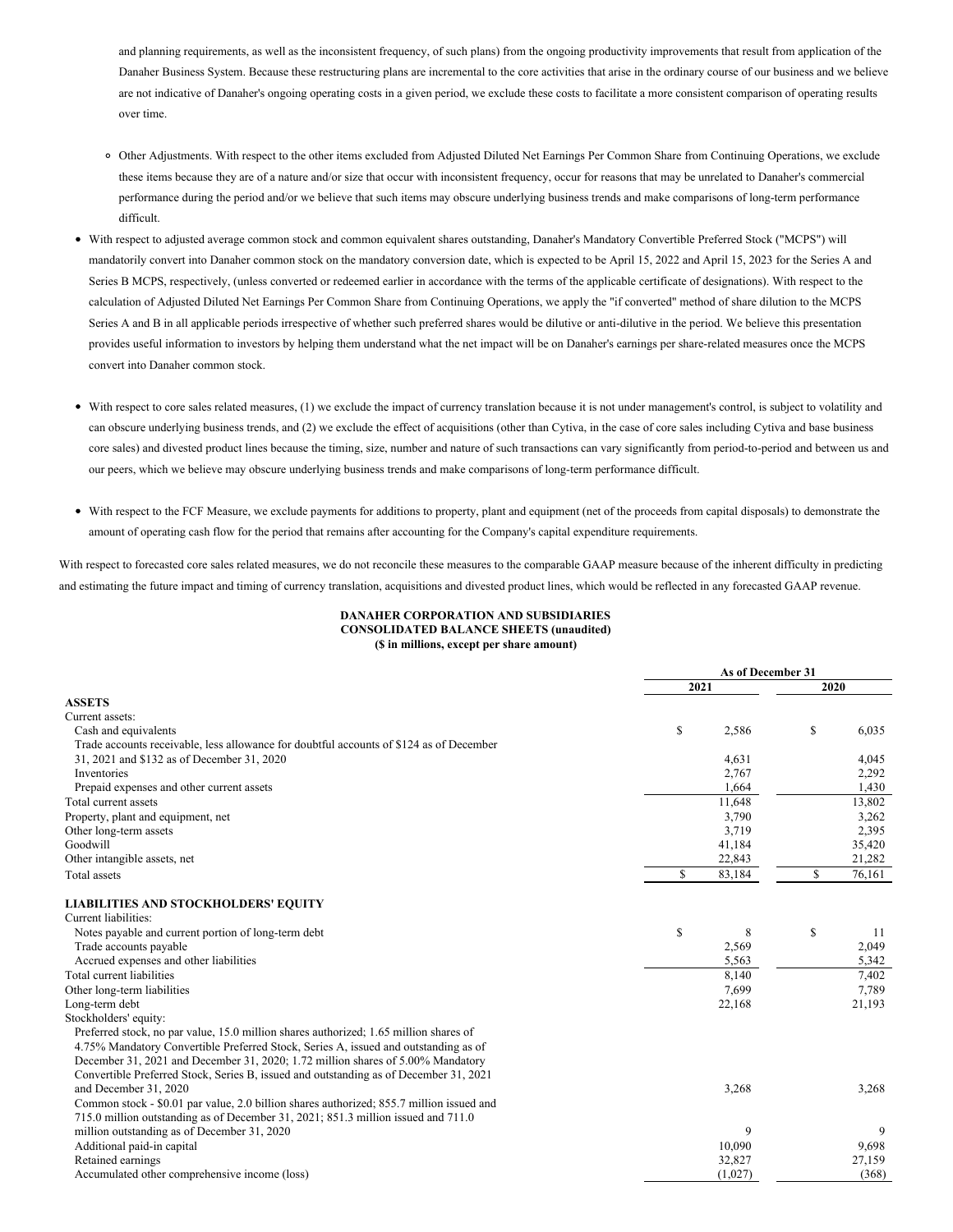| Total Danaher stockholders' equity         | 45.167 |  | 39.766 |
|--------------------------------------------|--------|--|--------|
| Noncontrolling interests                   |        |  |        |
| Total stockholders' equity                 | 45.1   |  | 39,777 |
| Total liabilities and stockholders' equity | 83.184 |  | 76.161 |

This information is presented for reference only. Final audited financial statements will include footnotes, which should be referenced when available, to more fully understand the contents of this information.

#### **DANAHER CORPORATION AND SUBSIDIARIES CONSOLIDATED STATEMENTS OF EARNINGS (unaudited) (\$ and shares in millions, except per share amounts)**

|                                                                |              | <b>Three-Month Period Ended</b> |             |                      |              |                      |     | <b>Year Ended</b>    |         |     |
|----------------------------------------------------------------|--------------|---------------------------------|-------------|----------------------|--------------|----------------------|-----|----------------------|---------|-----|
|                                                                |              | December 31,<br>2021            |             | December 31,<br>2020 |              | December 31,<br>2021 |     | December 31,<br>2020 |         |     |
| <b>Sales</b>                                                   | S            | 8,148                           | \$          | 6,760                | $\mathbb{S}$ | 29,453               |     | S                    | 22,284  |     |
| Cost of sales                                                  |              | (3,205)                         |             | (2,806)              |              | (11, 501)            |     |                      | (9,809) |     |
| Gross profit                                                   |              | 4,943                           |             | 3,954                |              | 17,952               |     |                      | 12,475  |     |
| Operating costs:                                               |              |                                 |             |                      |              |                      |     |                      |         |     |
| Selling, general and administrative expenses                   |              | (2, 294)                        |             | (1,957)              |              | (8,198)              |     |                      | (6,896) |     |
| Research and development expenses                              |              | (495)                           |             | (396)                |              | (1,742)              |     |                      | (1,348) |     |
| Other operating expenses                                       |              |                                 |             |                      |              | (547)                |     |                      |         |     |
| Operating profit                                               |              | 2.154                           |             | 1,601                |              | 7,465                |     |                      | 4,231   |     |
| Nonoperating income (expense):                                 |              |                                 |             |                      |              |                      |     |                      |         |     |
| Other income (expense), net                                    |              | 82                              |             | 35                   |              | 456                  |     |                      | 494     |     |
| Loss on early extinguishment of borrowings                     |              | (96)                            |             | (26)                 |              | (96)                 |     |                      | (26)    |     |
| Interest expense                                               |              | (56)                            |             | (72)                 |              | (238)                |     |                      | (275)   |     |
| Interest income                                                |              |                                 |             | 4                    |              | 11                   |     |                      | 71      |     |
| Earnings from continuing operations before income taxes        |              | 2,085                           |             | 1,542                |              | 7,598                |     |                      | 4,495   |     |
| Income taxes                                                   |              | (297)                           |             | (301)                |              | (1,251)              |     |                      | (849)   |     |
| Net earnings from continuing operations                        |              | 1,788                           |             | 1,241                |              | 6,347                |     |                      | 3,646   |     |
| Earnings from discontinued operations, net of income taxes     |              |                                 |             |                      |              | 86                   |     |                      |         |     |
| Net earnings                                                   |              | 1,788                           |             | 1,241                |              | 6,433                |     |                      | 3,646   |     |
| Mandatory convertible preferred stock dividends                |              | (41)                            |             | (41)                 |              | (164)                |     |                      | (136)   |     |
| Net earnings attributable to common stockholders               | $\mathbb{S}$ | 1,747                           | $\mathbb S$ | 1,200                | $\mathbb S$  | 6,269                |     | $\mathbb{S}$         | 3,510   |     |
| Net earnings per common share from continuing operations:      |              |                                 |             |                      |              |                      |     |                      |         |     |
| Basic                                                          | \$           | 2.44                            | \$          | 1.69                 | \$           | 8.65                 |     | \$                   | 4.97    |     |
| Diluted                                                        | $\mathbf S$  | 2.39                            | \$          | 1.66                 | \$           | 8.50                 |     | \$                   | 4.89    | (a) |
| Net earnings per common share from discontinued operations:    |              |                                 |             |                      |              |                      |     |                      |         |     |
| Basic                                                          | \$           |                                 | \$          |                      | \$           | 0.12                 |     | \$                   |         |     |
| Diluted                                                        | \$           |                                 | \$          |                      | \$           | 0.12                 |     | \$                   |         |     |
| Net earnings per common share:                                 |              |                                 |             |                      |              |                      |     |                      |         |     |
| Basic                                                          | \$           | 2.44                            | \$          | 1.69                 | \$           | 8.77                 |     | \$                   | 4.97    |     |
| Diluted                                                        | $\mathbf S$  | 2.39                            | S           | 1.66                 | \$           | 8.61                 | (b) | \$                   | 4.89    | (a) |
| Average common stock and common equivalent shares outstanding: |              |                                 |             |                      |              |                      |     |                      |         |     |
| Basic                                                          |              | 715.6                           |             | 711.6                |              | 714.6                |     |                      | 706.2   |     |
| Diluted                                                        |              | 738.4                           |             | 724.5                |              | 736.8                |     |                      | 718.7   |     |

(a) (b)

Net earnings per common share amounts for the relevant three-month periods do not add to the full year amounts due to rounding.

Net earnings per common share amount does not add due to rounding.

This information is presented for reference only. Final audited financial statements will include footnotes, which should be referenced when available, to more fully understand the contents of this information.

#### **DANAHER CORPORATION AND SUBSIDIARIES CONSOLIDATED STATEMENTS OF CASH FLOWS (unaudited) (\$ in millions)**

|                                                                    | <b>Year Ended December 31</b> |       |  |       |  |
|--------------------------------------------------------------------|-------------------------------|-------|--|-------|--|
|                                                                    |                               | 2021  |  | 2020  |  |
| Cash flows from operating activities:                              |                               |       |  |       |  |
| Net earnings                                                       |                               | 6.433 |  | 3,646 |  |
| Less: earnings from discontinued operations, net of income taxes   |                               | (86)  |  |       |  |
| Net earnings from continuing operations                            |                               | 6,347 |  | 3,646 |  |
| Noncash items:                                                     |                               |       |  |       |  |
| Depreciation                                                       |                               | 718   |  | 637   |  |
| Amortization of intangible assets                                  |                               | 1,450 |  | 1,138 |  |
| Amortization of acquisition-related inventory fair value step-up   |                               | 59    |  | 457   |  |
| Stock-based compensation expense                                   |                               | 218   |  | 187   |  |
| Contract settlement expense                                        |                               | 542   |  |       |  |
| Pretax loss on early extinguishment of borrowings                  |                               | 96    |  | 26    |  |
| Pretax gain on sale of product lines and investment (gains) losses |                               | (414) |  | (455) |  |
| Change in deferred income taxes                                    |                               | (229) |  | 518   |  |